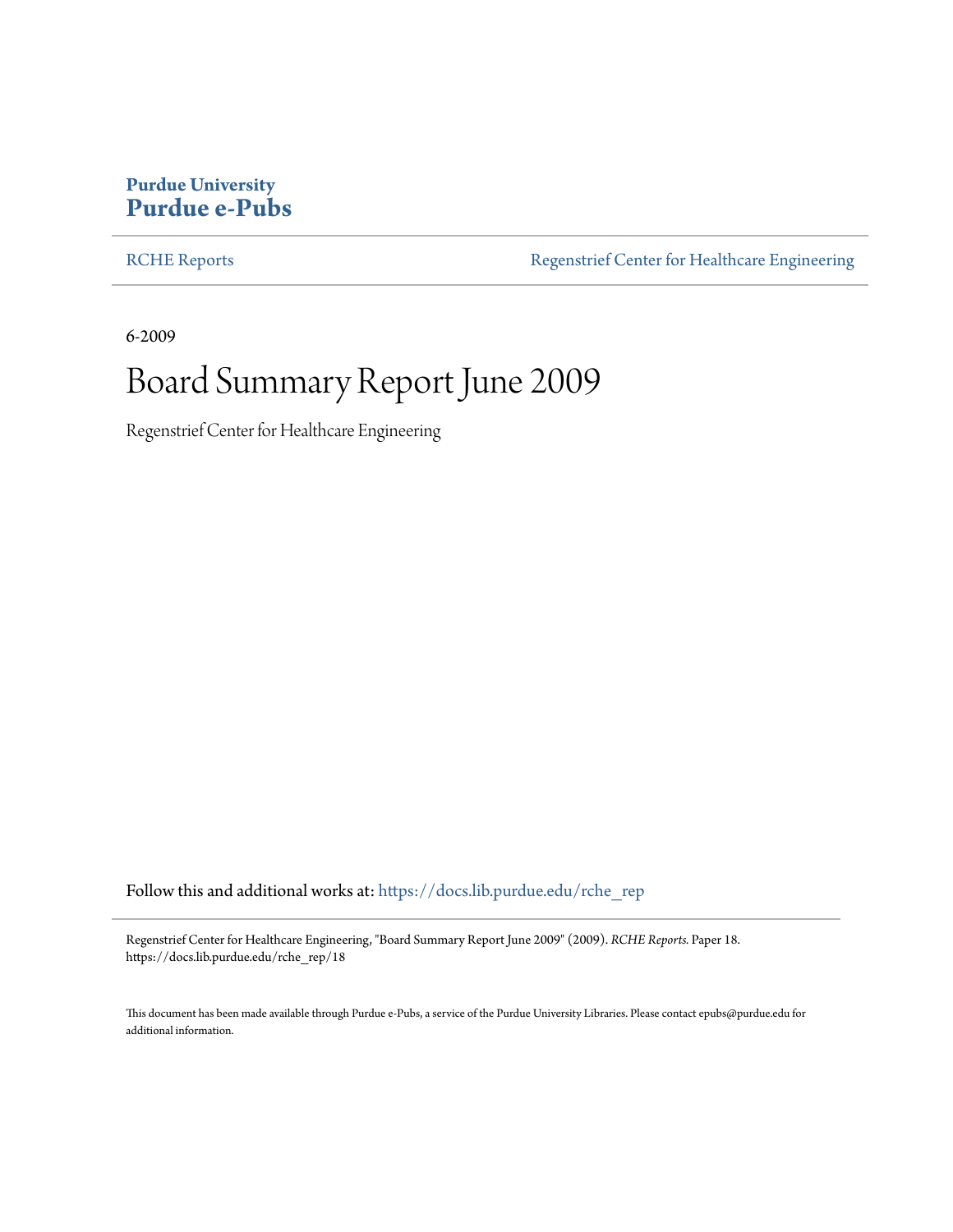# **Table of Contents**

| Science and Technology Center for Advanced Healthcare Delivery  15 |
|--------------------------------------------------------------------|
|                                                                    |
|                                                                    |
| New IIE Healthcare Engineering Professional Journal  15            |
|                                                                    |
|                                                                    |
|                                                                    |
|                                                                    |
|                                                                    |
|                                                                    |
|                                                                    |
|                                                                    |
|                                                                    |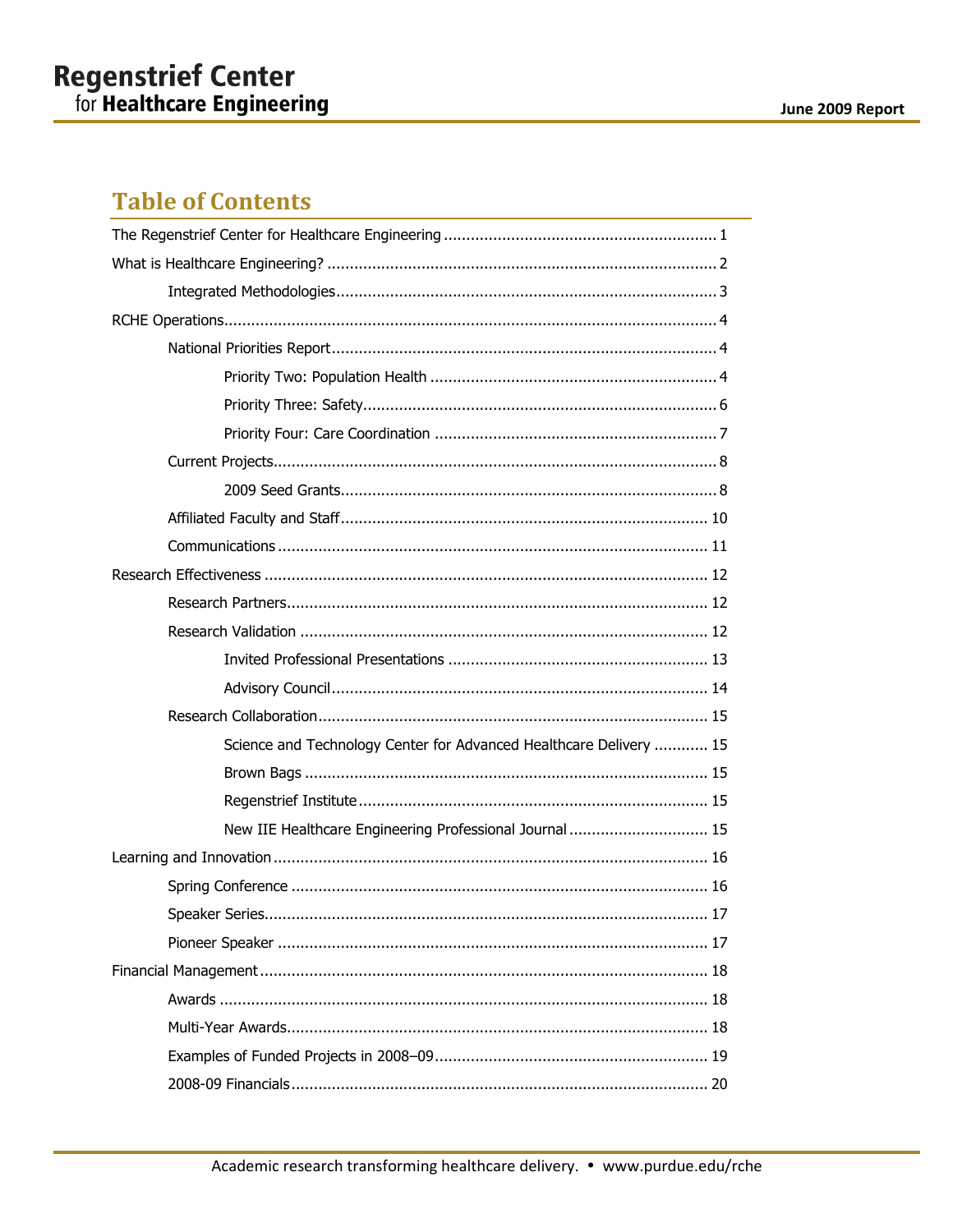# <span id="page-2-0"></span>**The Regenstrief Center for Healthcare Engineering**

The Regenstrief Center for Healthcare Engineering (RCHE) was founded in 2005 as part of Purdue's \$350-million interdisciplinary research initiative, Discovery Park, with a mission to apply engineering, management and science principles to transform healthcare delivery. In pursuit of this mission, RCHE harnesses the research expertise



of faculty in all of Purdue's academic colleges and schools.

The center's primary goal is to bring a systems-analysis approach to improving the processes of healthcare delivery. While the diagnosis and treatment of patients must remain in the hands of healthcare professionals, the application of engineering, management, and scientific principles has the potential to reshape the healthcare delivery landscape as they have in the automotive, transportation, and retailing sectors.

The center receives core funding from the Regenstrief Foundation. Recognized as an authority on industrial production techniques, Sam Regenstrief believed that engineering and production concepts applied to healthcare delivery would provide better care at lower cost.

The center's work is enhanced by the contributions of affiliated centers and research teams:

- Center for Assistive Technologies (CAT)
- Center for Health Outcomes Research and Policy (CHORP)
- Health Informatics and Learning Technologies (HILT)
- Healthcare Technical Assistance Program (HealthcareTAP)
- PharmaTAP

In addition, the Regenstrief Center is a founding member of the Healthcare Engineering Alliance, connecting academic institutions nationwide in collaborative healthcare engineering research and education.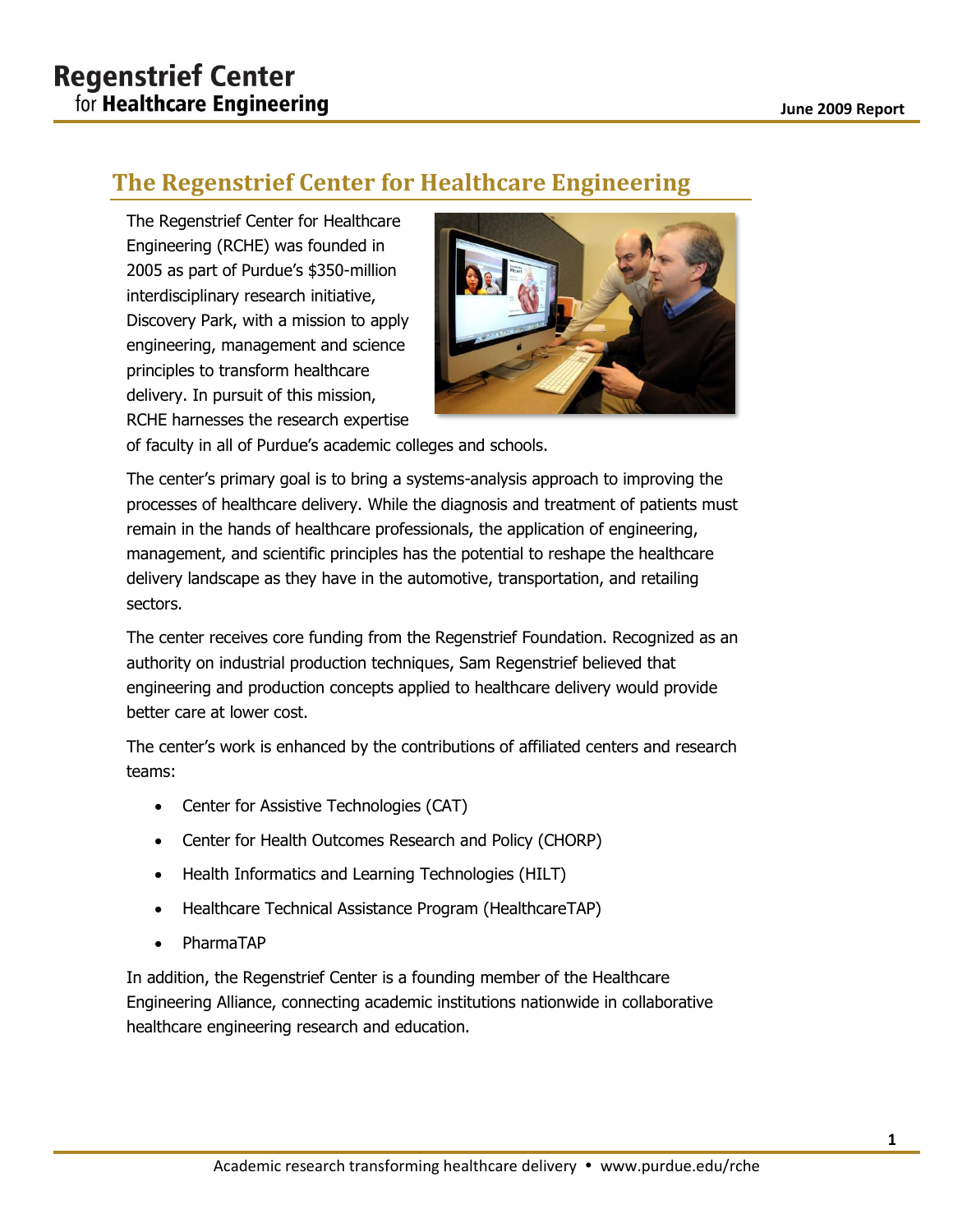# <span id="page-3-0"></span>**What is Healthcare Engineering?**

In the most general sense, engineering is the practical application of science. Healthcare engineering, therefore, can be thought of as the application of scientific knowledge to the healthcare industry. At RCHE, we apply principles found across engineering, management and science in interdisciplinary research to improve healthcare delivery.

Healthcare engineering approaches the healthcare system and its problems differently than clinical science; however, because healthcare engineering is a relatively new arrival onto the health research landscape, how it fits in is not always intuitive. The best starting place is with a look at methodologies.

Clinical science uses controlled procedures based on statistical theory to evaluate medical results. The most common is the clinical trial. The research method is based upon a comparison of experimental and control groups where the inter-group difference is a single medical intervention — a drug, technique, etc. In observational studies, inferences are drawn on treatment effects. The primary difference between an observational study and a clinical trial is in the assignment of subjects. For an observational study, this assignment is outside the control of the investigator, often because of the impractical nature of the experiment (e.g., a very rare effect) or ethical considerations (e.g., assigning subjects a given disease).

Healthcare engineering uses modeling. The techniques behind this approach create an abstract representation of the system, usually in the form of a mathematical or computer model, to analyze performance. The system representation usually includes multiple variables, both dependent (i.e., a variable whose values are determined by other (independent) variable(s) values) and independent (i.e., a variable whose values are not conditioned by changes in any other variable). This problem representation is then solved by finding values for the independent variables that support the functional need (i.e. dependent variable) yet do not violate the associated equality and inequality constraints.

Why might one choose modeling instead of a clinical trial? Modeling has a number of advantages over experimenting with the actual system, including time, money, risk, or communication. One can examine the effects of a new policy on the system before it becomes a reality (e.g., a new waiver program), test the system under extreme and potentially hazardous conditions (e.g., a pandemic), and examine system effects for which the collection of data would be simply too protracted to be of value (e.g., care cycle management).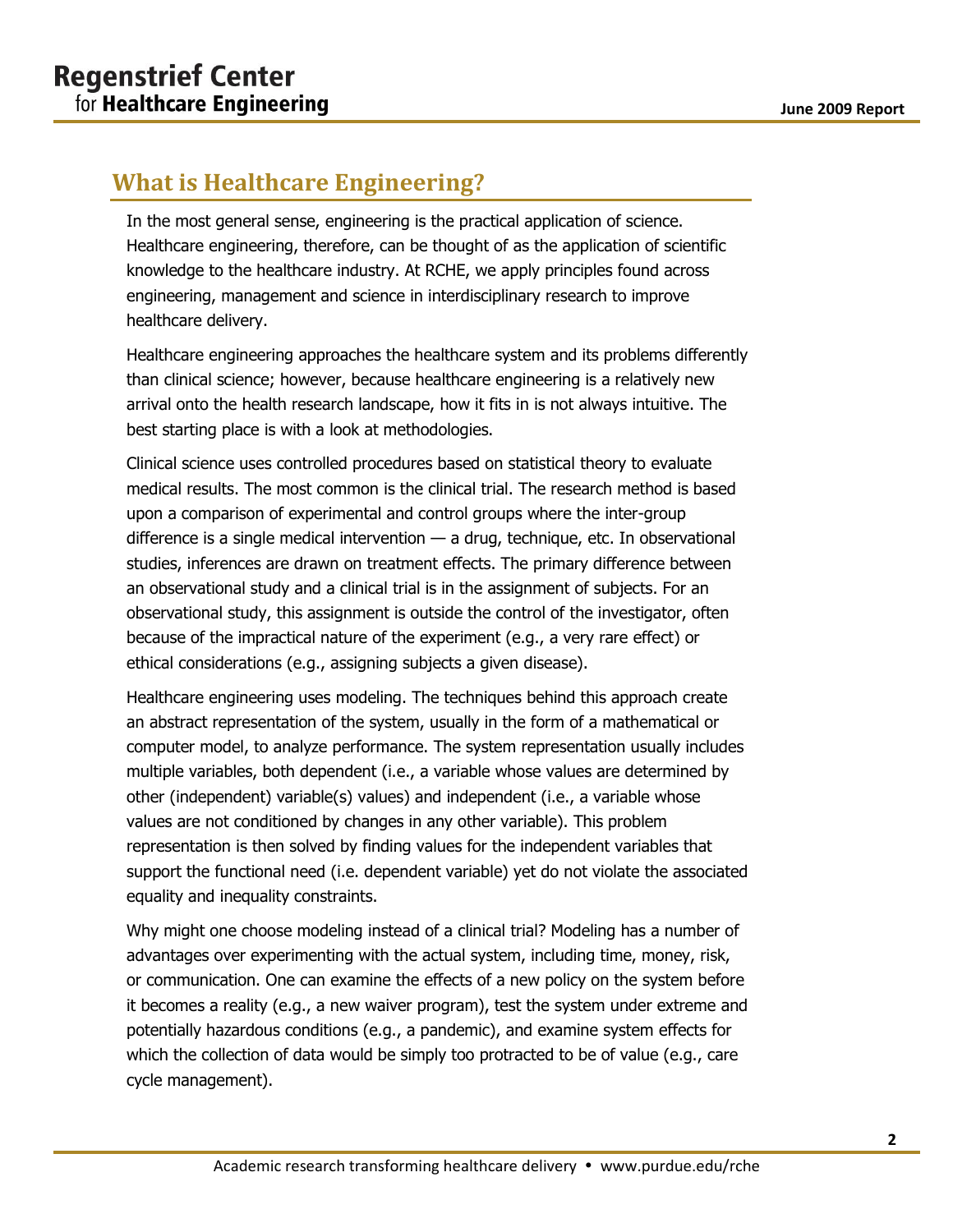## <span id="page-4-0"></span>**Integrated Methodologies**

The clinical trial and modeling methodologies are not mutually exclusive. The following example demonstrates how they inform each other and both lead toward creating a system that delivers the best patient care available.

A health system may operate one hospital but multiple satellite clinics in surrounding communities. For this example, let us say that there are 10 clinics. The system wants these clinics to be operating at peak efficiency and in a way that improves care. In engineering terms, this is called the optimal state. How do we establish the optimal state? Once established, how do we achieve this state across all clinics?

The first trial may take one clinic and change elements of that clinic — hours, staffing, rooms available, etc., but not change elements of the other nine clinics. This can establish a preferred state of performance for that clinic. Moreover, using the results of this trial, a model can be built that accounts for the many components that make up clinic performance.

Because the model is grounded in reality — data in the model about the before and after states of the clinic are real  $-$  it is able to also project into the future. What is the best combination of patient load, hours, and revenue? While one could experiment with these clinic factors, it would take time, would likely inconvenience and confuse patients and staff, and could be expensive.

The model helps determine the optimal state in which every patient receives excellent care and the revenue goals are being met. As data continues to be collected from the first clinic, it is compared against the model and the model is adjusted as need be. This validates the model and makes its predictions stronger and more accurate.

With one of ten clinics running at optimal performance, there are several options. The remaining nine clinics could undertake the same experimental procedures the first clinic did. This is time consuming and could be expensive. The nine could adopt the same policies, procedures, and changes that the first clinic did; however, all nine clinics may not completely resemble the first clinic. Each of the nine clinic systems can be put into the model created during the clinical trial undertaken with the first clinic. The variables can be adjusted to better match the clinic at hand, and the model can suggest combinations of decisions that, given that particular clinic's operating conditions, would lead it to the optimal state.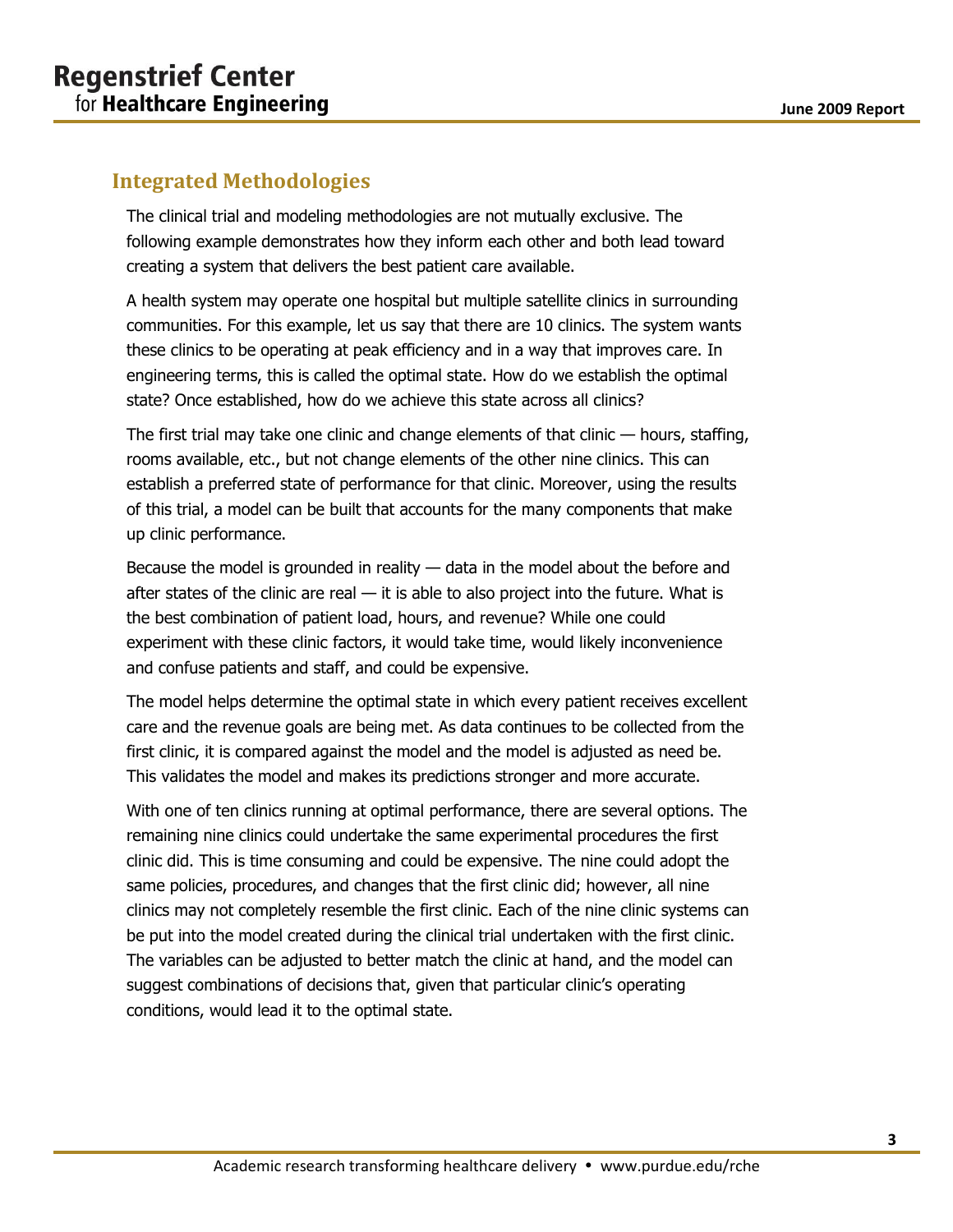# <span id="page-5-0"></span>**RCHE Operations**

# <span id="page-5-1"></span>**National Priorities Report**

The National Partnership for Priorities (NPP) report, issued in November 2008 by a group representing 28 national healthcare organizations, has been key in directing RCHE's research focus this spring. Similar to the Institute of Medicine's six aims, the six priorities are areas within the healthcare system in which changes are most needed and can make the greatest impact. The NPP identified the following priorities:

- 1. Patient and family engagement
- 2. Population health
- 3. Safety
- 4. Care coordination
- 5. Palliative and end-of-life care
- 6. Overuse

The report was provided to the incoming Obama administration for their consideration as they prepare healthcare reform legislation. Working with this report provides RCHE with the opportunity to network with some of the 28 national organizations who participated in the report and also to better anticipate research directions from some participating organizations.

Because of the timeliness of the report, RCHE chose to focus its spring conference on the priorities, with a goal of identifying research opportunities and challenges, and in particular identifying the areas in which RCHE is best positioned to make an impact. Audience feedback revealed that researchers felt they were most able to help advance research in population health and care coordination, although safety also caught the attention of participants. Several existing projects fit directly into these three areas, and RCHE will explore in greater detail population health and care coordination during the fall conference.

Examples of our work within these priorities are provided here.

### <span id="page-5-2"></span>Priority Two: Population Health

"Optimizing Long-term Care Resource Allocation for Older Adults Enrolled in Medicaid"

RCHE researchers: Nan Kong, engineering; Mark Lawley, engineering; Laura Sands, nursing; Joseph Thomas III, pharmacy.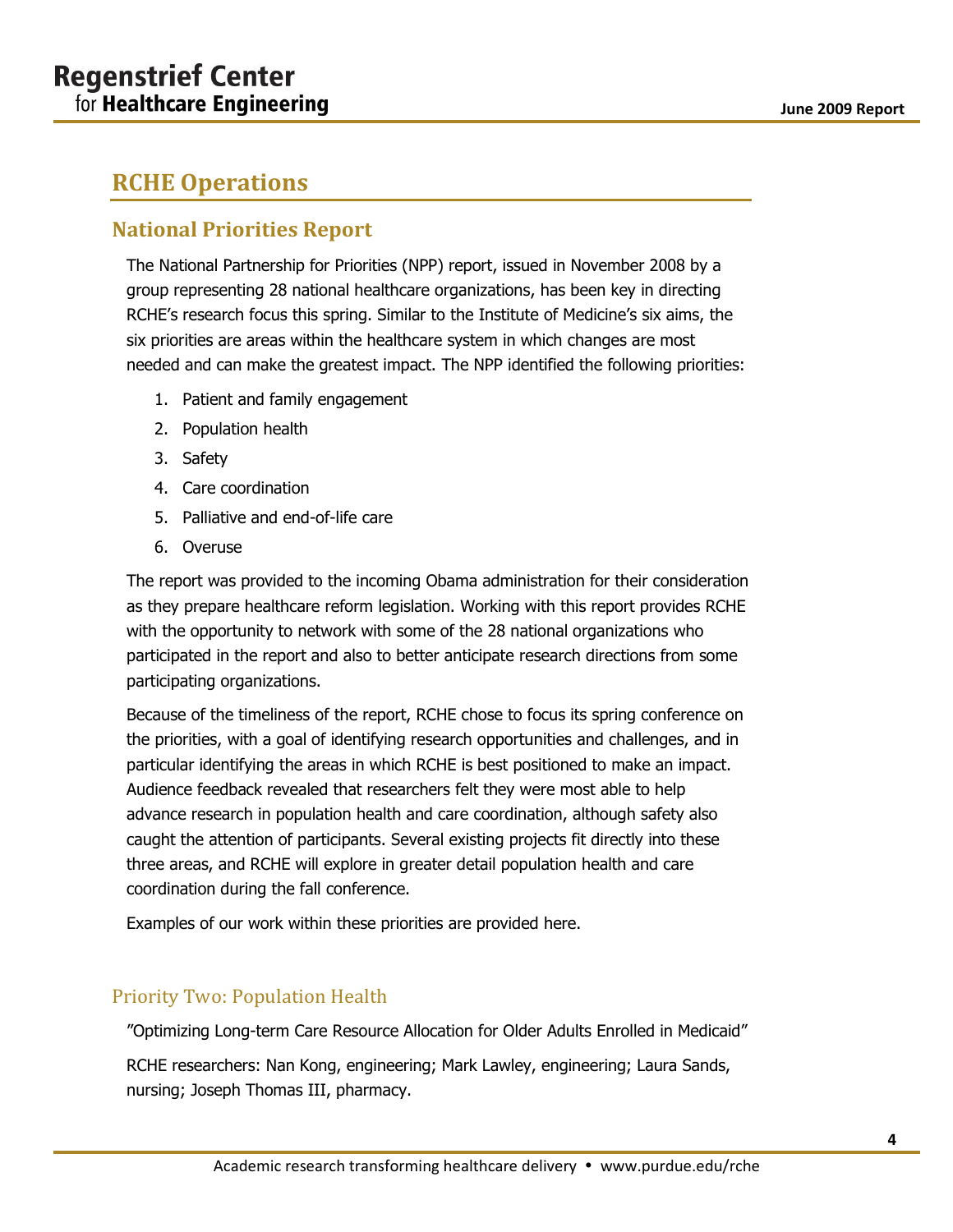Home and community-based long-term care services (HCBS) are considered significantly less costly and a much better match for patient needs than long-term care delivered in institutional settings; yet 80 percent of long-term care continues to be delivered in institutions. There is a need for better resource and service allocation in providing long-term care.

The researchers are developing a model that will assist in creating optimal resource allocation and focuses specifically on adults enrolled in Medicaid. Using Indiana's Medicaid database, they will first establish the optimal number of HCBS and institution slots needed to care for the population. They will then extrapolate on this information to develop a model for how resources could be assigned across both HCBS and institutions to optimize resources and care.



<span id="page-6-0"></span>This is the first quantitative analysis of optimal resource allocation of a state's longterm care resources, and it is particularly timely with an aging Baby Boomer population and dramatically increasing Medicaid costs. If more care could be transferred into the community, it could reduce costs, better match patient needs, and free up hospital beds for those patients whose conditions require hospitalization.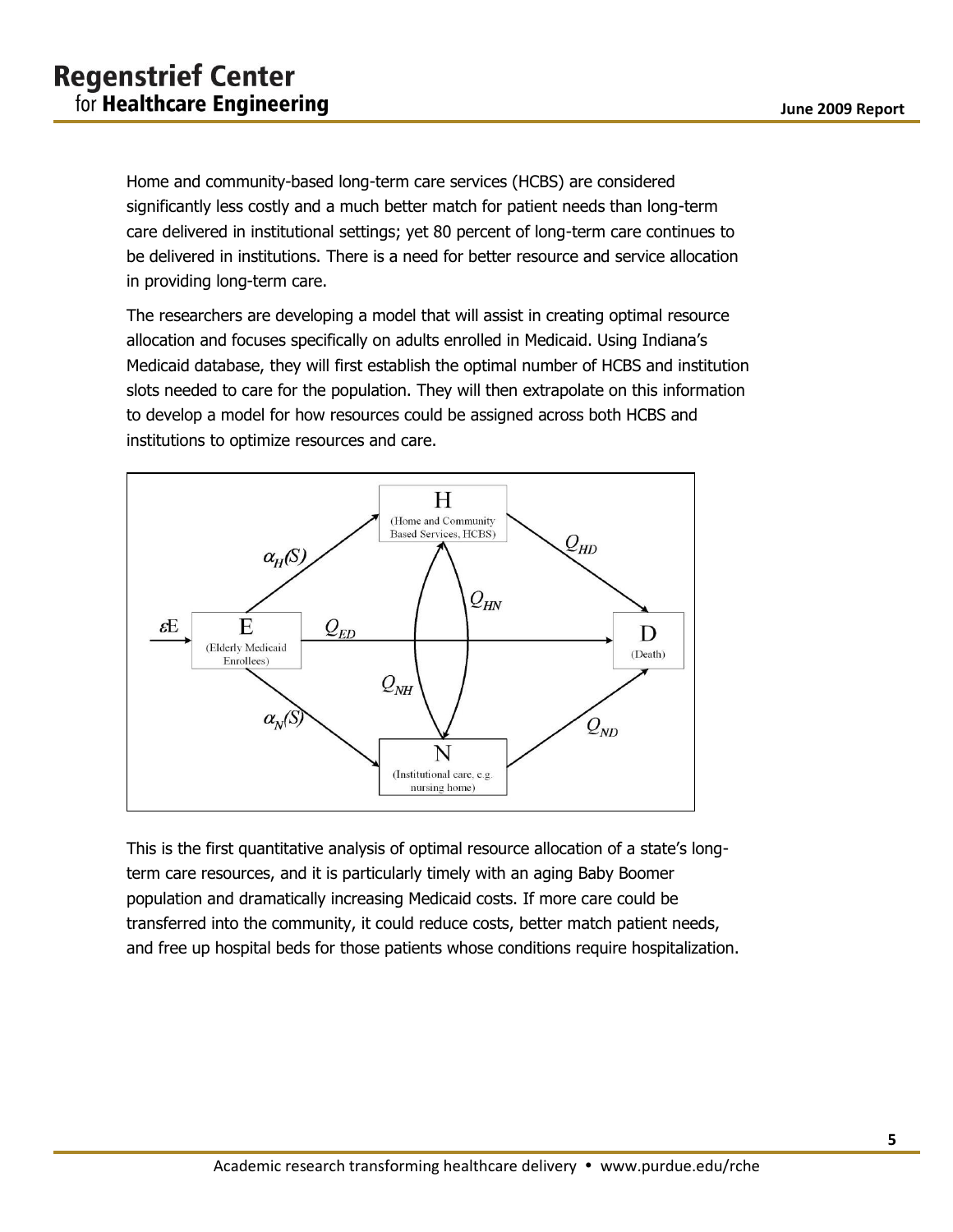#### Priority Three: Safety

"Creating a Comparative Alaris SmartPump Database"

RCHE researchers: Ann Catlin, information technology.

Infusion IV pumps are only one example of how automation can help reduce errors or overdosing. These SmartPumps dispense medications on schedule and only medical personnel can override the set schedule. The drawback is that because the schedules are overridden so infrequently, even a large hospital does not have enough data to detect patterns in overrides and to use these to address any larger issues.

Through the SmartPump project, researcher Ann Catlin is aggregating data from hundreds of pumps from several health systems. Bringing information from these separate systems to a third-party researcher, Catlin will explore patterns in conditions surrounding overrides that would not have been apparent in smaller data sets. This information will be given back to all participating hospitals to explore in the context of patient and medication safety.



The SmartPump research project aggregates data from two health systems. The RCHE-based server<br>allows the data to be safely transmitted, stored, and aggregated for analysis. The results will be made<br>available to the begrift available to the hospitals after the project so knowledge transfer and improvement can continue.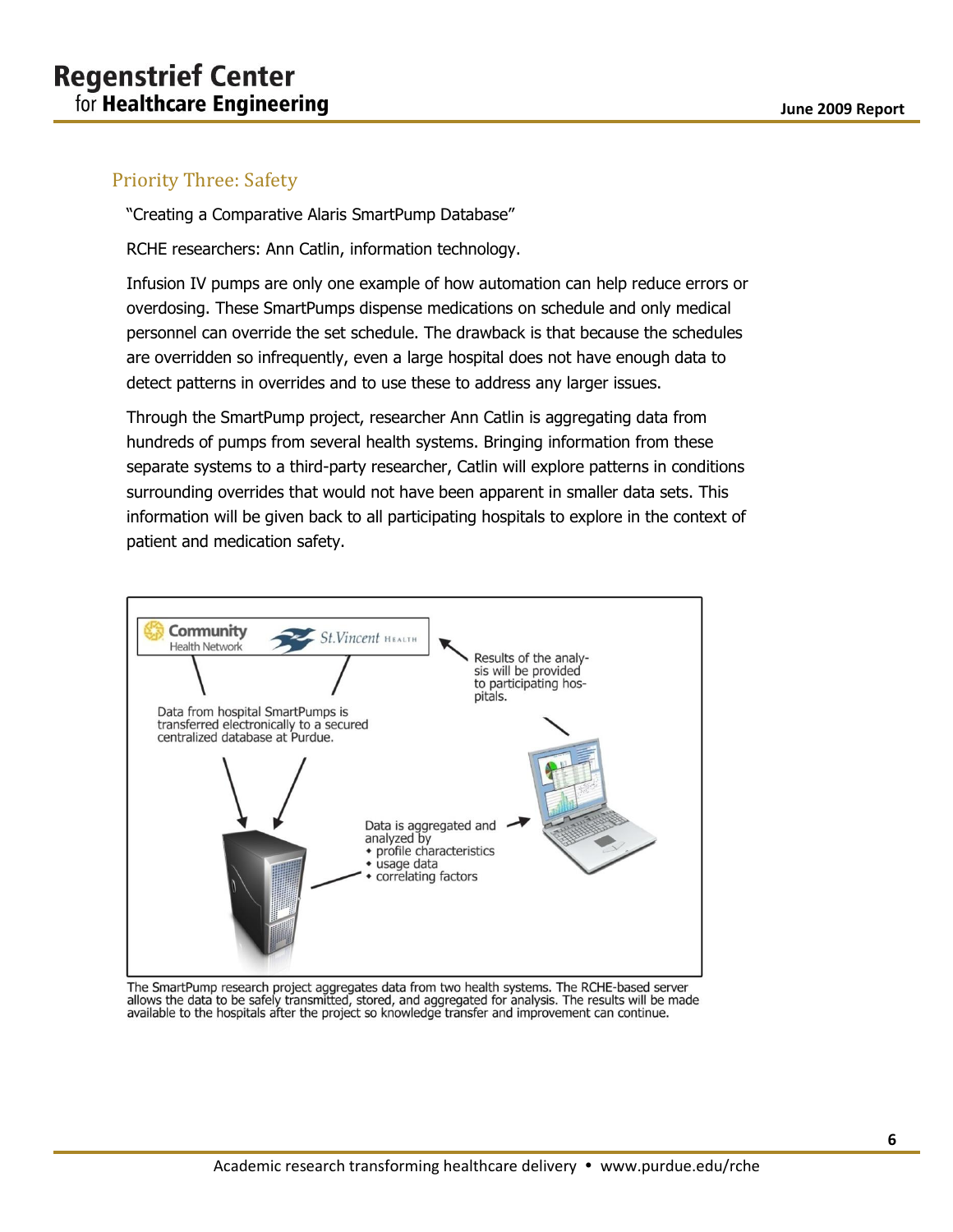#### <span id="page-8-0"></span>Priority Four: Care Coordination

"Patient-Centered Medical Home Sustainability"

RCHE researchers: Ping Huang, RCHE; Mark Lawley, engineering.

Healthcare is an extremely complex system. Because of this, experiments can be expensive and challenging to organize, and research programs using a single variable can take years to run through the available options.

The Patient-Centered Medical Home (PCMH) is a robust model that takes into account the many variables that make up quality, cost, patient experience, and satisfaction. It will have the ability to evaluate the economic impact, including unanticipated consequences, of different variable changes on physician practices, insurers/payers, and hospitals. The model will permit different assumptions about the patient population, cost to implement, cost savings, payment models, use of health information technology, and quality of care.

While the model is not a substitute for clinical, demonstration projects, it permits the evaluation of many more variables in a shorter time than projects do. The insights gained by running different scenarios through the PCMH model will allow researchers to narrow down which ideas to take to the demonstration phase.

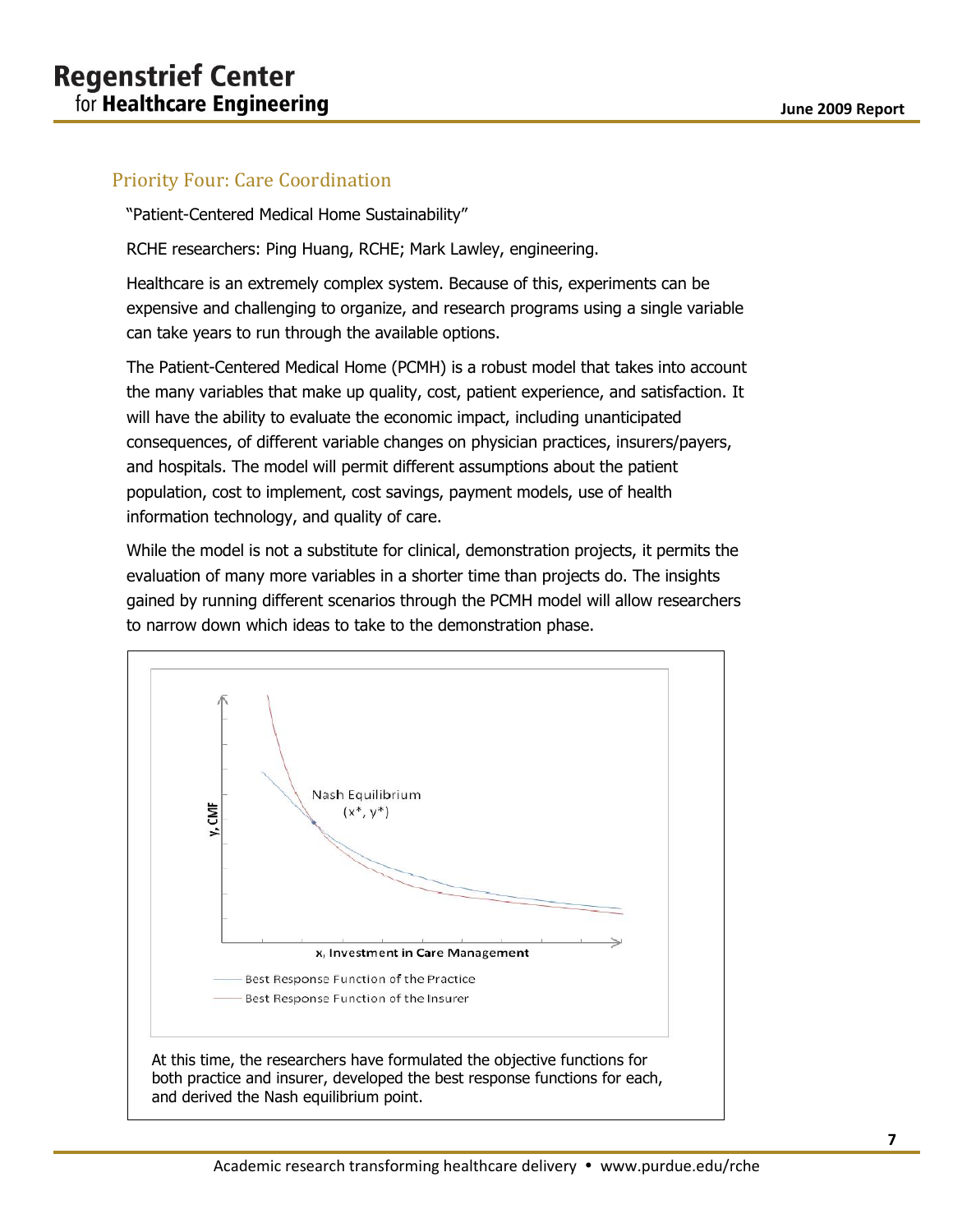# <span id="page-9-0"></span>**Current Projects**

#### <span id="page-9-1"></span>2009 Seed Grants

RCHE reviewed 26 proposals submitted during the 2009 seed grant RFP. Six projects were awarded seed grants of up to \$40,000.

#### Following Doctor's Orders: Does Patient and Spouse Communication with Healthcare Providers Improve Dietary Adherence Among Patients with Diabetes?

Melissa Franks, an assistant professor, and co-PI Cleveland G. Shields, an associate professor, both in the Department of Child Development and Family Studies, will partner with a local endocrinologist to see if coordinating information delivery to patients and their spouses increases treatment adherence.

#### Using Narrative Persuasion to Increase Colon Cancer Detection in High-Risk Individuals: A Worksite Intervention

Jake Jensen, assistant professor of communication, and co-PIs Mary Anne Sloan, director of HealthcareTAP, and Susan E. Morgan, professor of nursing, will study a worksite campaign attempting to increase colorectal cancer screenings. Other studies have shown that worksite campaigns can be effective, but this is the first study that will look at the narrative aspect as a means to achieving healthcare goals.

#### The Impact of No-Show Behavior on Diabetes Management

Laura Sands, professor of nursing, and co-PI Mark Lawley of Biomedical Engineering will study the impact of missed appointments on diabetes management efforts. Their research will also look at why appointments are missed, including predictive factors that could be integrated into predictive modeling for better patient scheduling.

#### Modeling the Supply Chains for Healthcare Products

Lee Schwarz, professor of management, will focus on the consequences of healthcare product misidentification and the development of pharmaceutical distribution revenue models. Unlike consumer goods, healthcare products do not have a well-developed system of identification, distribution, or logistics. The impact begins with inefficiencies and extends into patient-safety issues.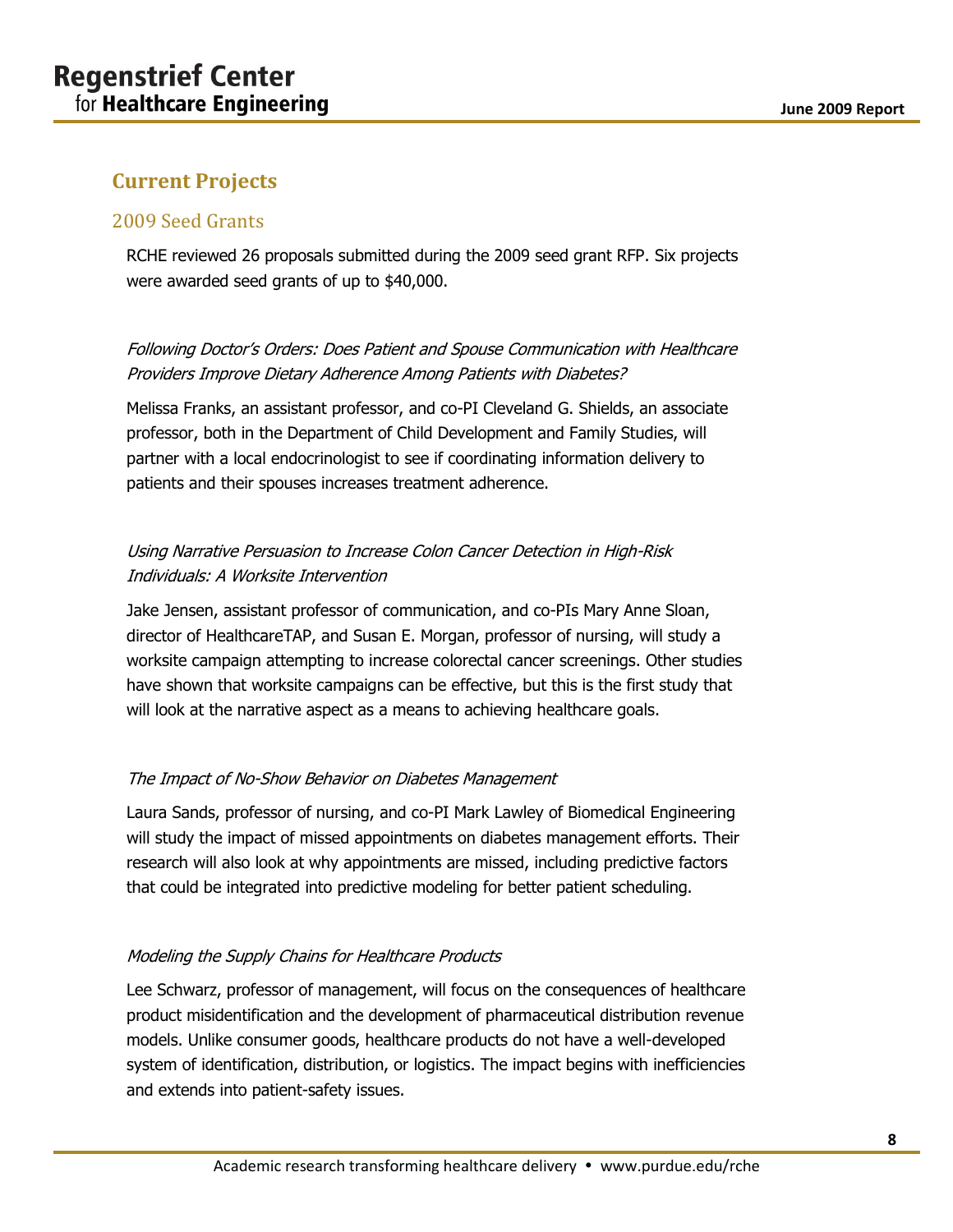#### Integrated Data and Trauma Care Outcomes

Joseph Thomas, professor of pharmacy, will use four data sources — Indiana trauma registry, Indiana Emergency Medical Services registry, Indiana hospital discharge data, and Medicaid data for cases in the Indiana trauma registry — to examine variation in trauma care and the resulting outcomes. The larger data set will enable him to focus on outcomes other than mortality and to perform a more longitudinal analysis of the data.

#### Testing an Interactive Web-Based Nutrition Tool in Patients Enrolled in Cardiac Rehabilitation

Ji Soo Yi will develop a pilot project to test "Food Magnet," a web-based tool that can be used to help patients diagnosed with coronary heart disease manage their diet. The tool will be designed so that computer- and nutrition-literacy issues do not limit patients' ability to use it. Yi also will look at the tool's effectiveness in educating patients and in creating behavioral changes in food selections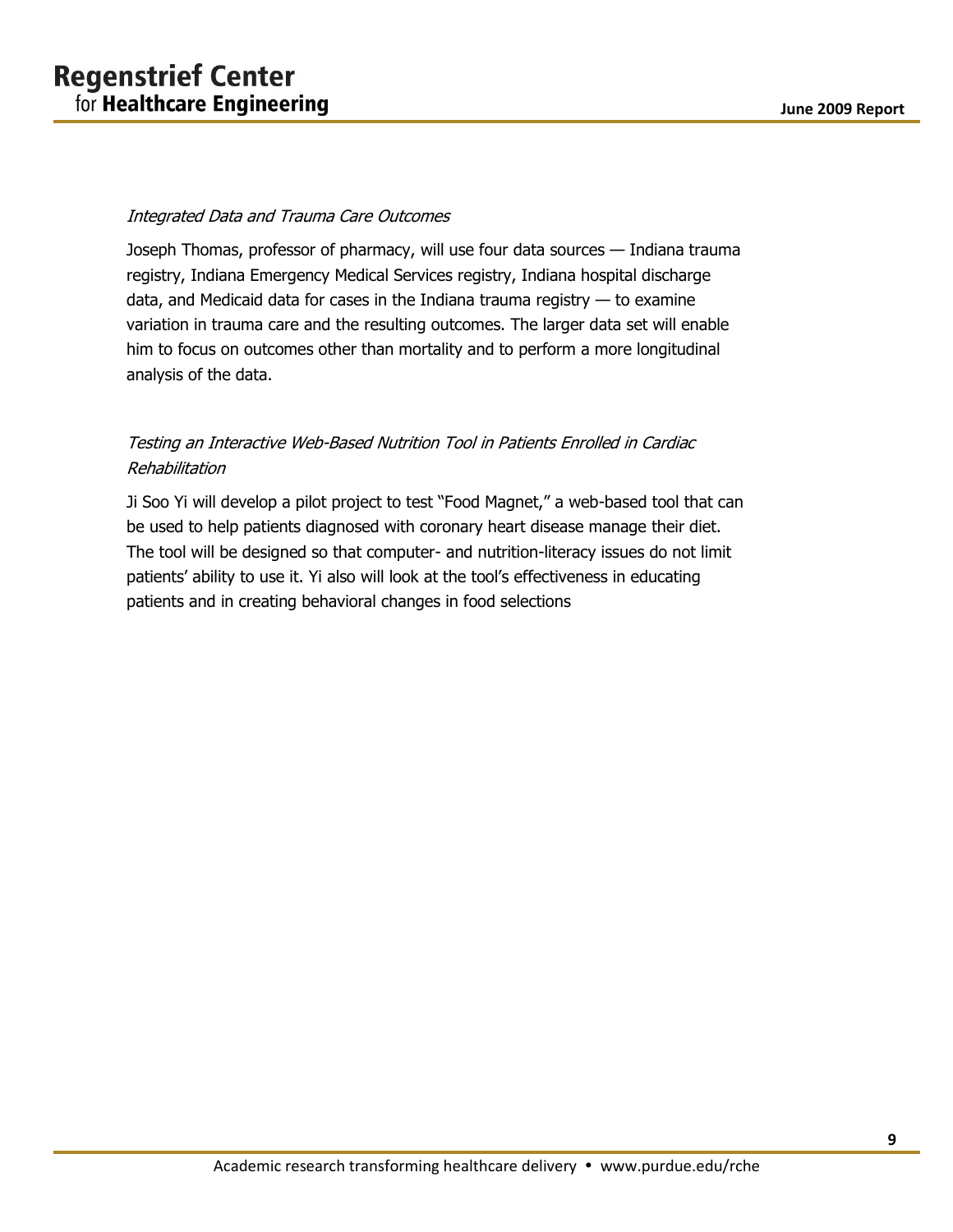# <span id="page-11-0"></span>**Affiliated Faculty and Staff**

As of May 2009, RCHE has 66 affiliated faculty members.

| Unit                                | <b>Faculty</b><br>affiliates |
|-------------------------------------|------------------------------|
| Agriculture                         |                              |
| <b>Medical Education</b>            |                              |
| Education                           |                              |
| Krannert (Management)               | 2                            |
| <b>Consumer and Family Sciences</b> | 4                            |
| Vet Med                             | 3                            |
| <b>Library Sciences</b>             | 5                            |
| Technology                          | 5                            |
| Science                             | 6                            |
| <b>Liberal Arts</b>                 | 10                           |
| Engineering                         | 12                           |
| Pharmacy, Nursing, & Health Science | 16                           |
| TOTAL                               | 66                           |

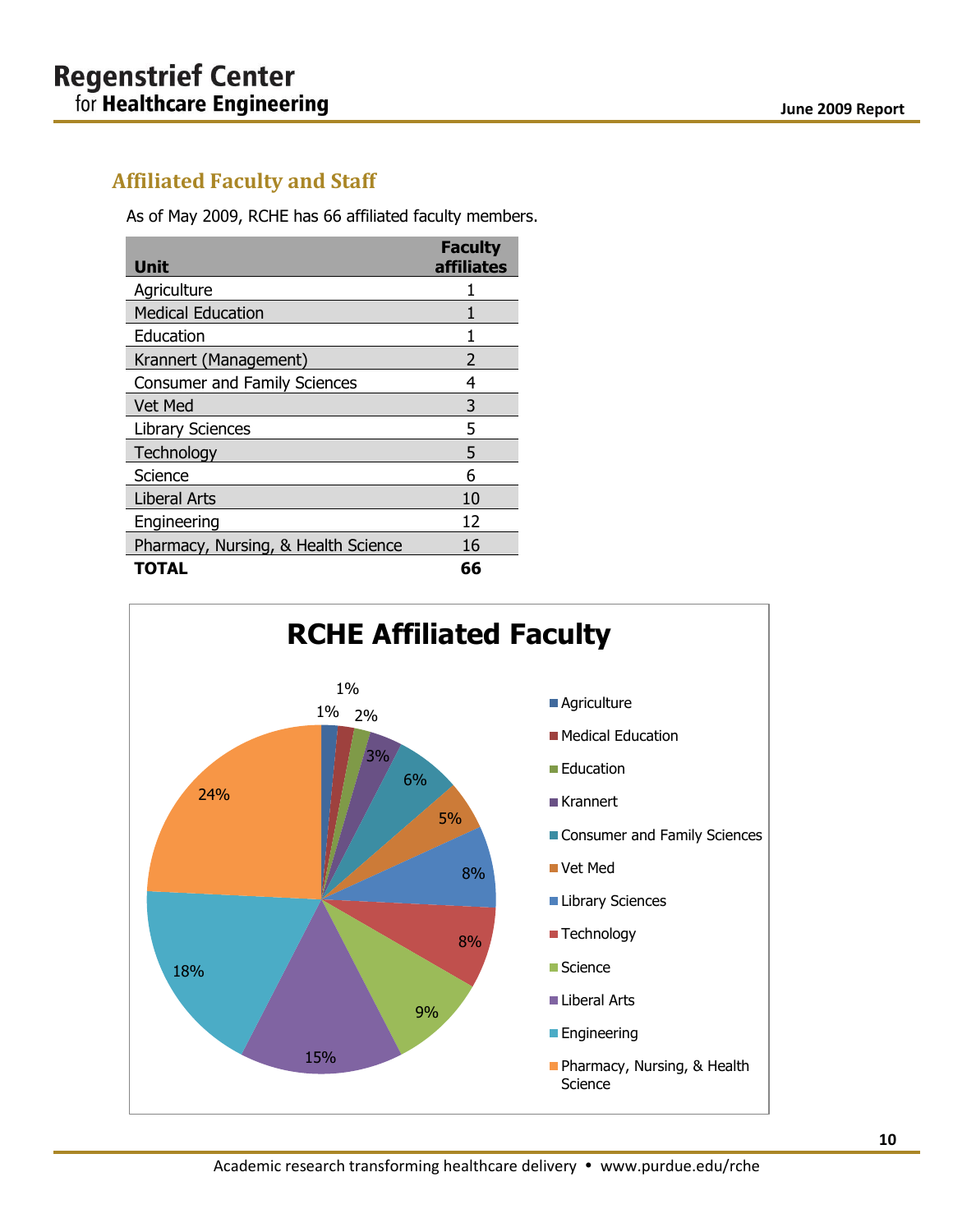RCHE also attracts staff members throughout Purdue who wish to be affiliated with the center.

| <b>Unit</b>                         | <b>Staff affiliates</b> |
|-------------------------------------|-------------------------|
| Discovery Park administration*      | 10                      |
| <b>Information Technology</b>       |                         |
| Human Resource Services             |                         |
| <b>Technical Assistance Program</b> | 6                       |
| <b>TOTAL</b>                        | 19                      |

\*Includes six RCHE staff members.

Faculty continue to make up the majority of RCHE affiliates.



### <span id="page-12-0"></span>**Communications**

RCHE continues to use electronic communications as primary vehicles. As part of its commitment to disseminating healthcare information in user-friendly methods, the website was redesigned, including a navigation review, in February 2009. A newsletter redesign followed in April 2009.

Total newsletter subscribers: 246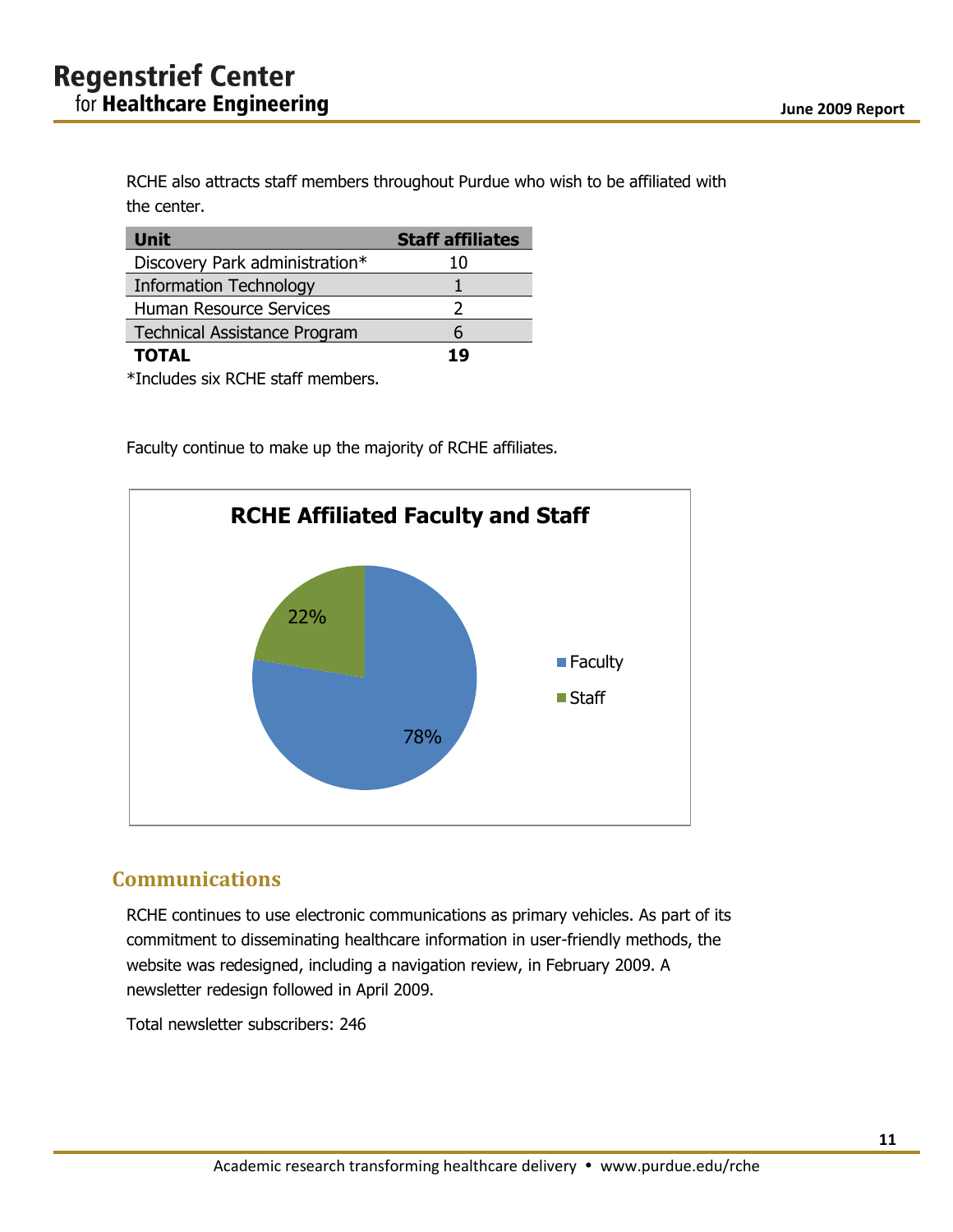#### **June 2009 Report**

# <span id="page-13-0"></span>**Research Effectiveness**

#### <span id="page-13-1"></span>**Research Partners**

RCHE continues to build both living laboratory and national dissemination partnerships. Currently, we have active partnership agreements with:

- American College of Physicians
- Ascension Health
- Community Health Network
- Indiana Hospital Association
- Indiana State Department of Health
- IU Medical Group
- IU School of Medicine
- Mayo Clinic
- St. Vincent Health
- U.S. Department of Veterans Affairs
- VHA Inc.
- Wellpoint

#### <span id="page-13-2"></span>**Research Validation**

The Regenstrief Center for Healthcare Engineering seeks external sources of information to validate the focus and quality of its research. In addition to the input of our partners, RCHE derives useful information from competitive funding, publication in peer-reviewed journals, professional conference presentations, and advice from our advisory council. This year, the following have helped to further focus RCHE's research direction:

- Washington, DC, meetings with American Hospital Association (AHA), Agency for Health Research and Quality (AHRQ), the American College of Physicians (ACP), and the National Science Foundation (NSF).
- National Partnership for Priorities report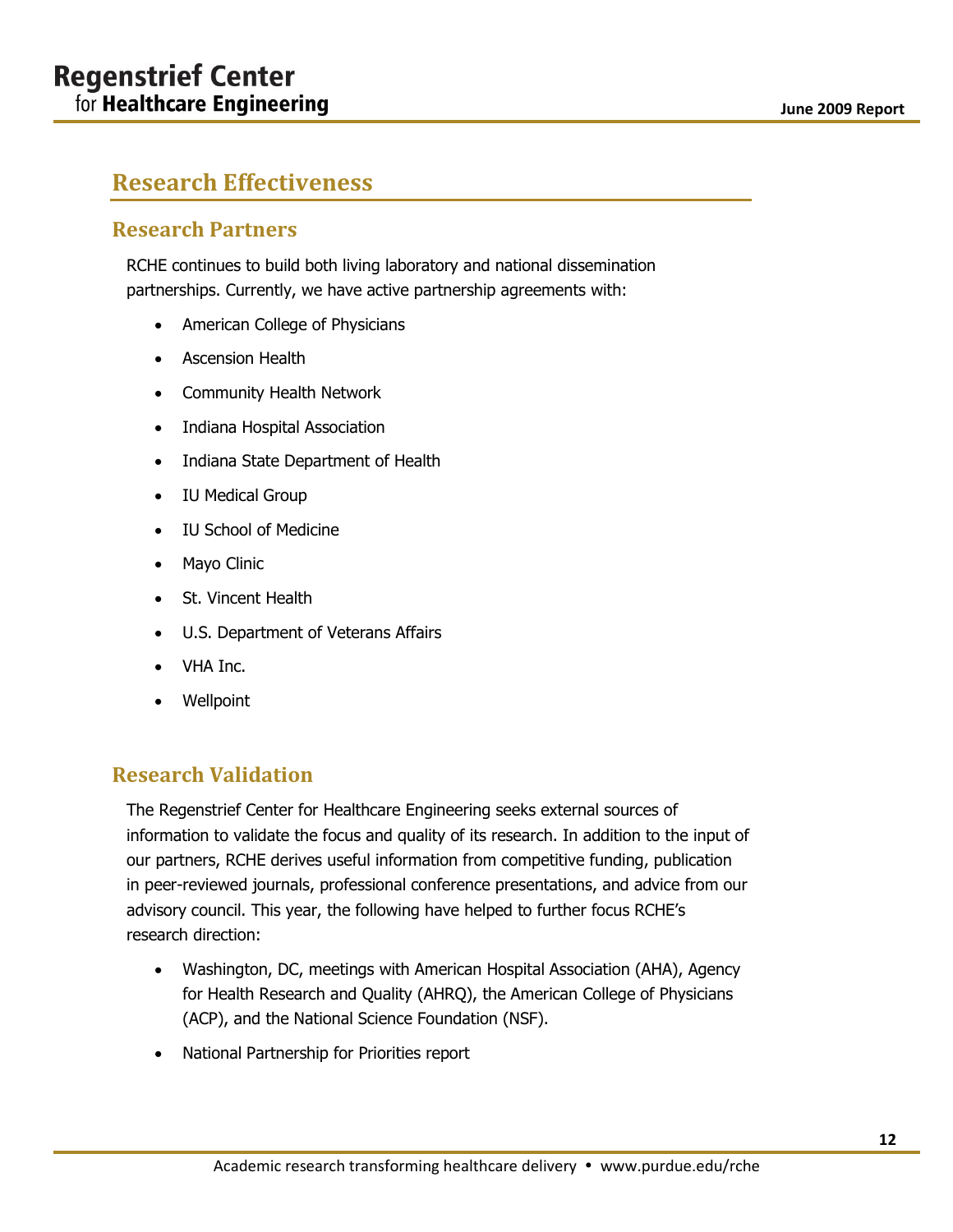#### <span id="page-14-0"></span>Invited Professional Presentations

- 3rd Annual INFORMS Workshop on Data Mining and Health Informatics Elman A, Kong N, Bartlett E, Otto K. "Analysis of Sensory Transformations in Response to Complex Sensory Stimuli in the Auditory Pathway." Washington, DC, October 11, 2008.
- Chen X, Brian I, Kong N. "Temporal Prediction Models for Mortality Risk among Patients Awaiting Liver Transplantation." Washington, DC, October 11, 2008.
- Teng Y, Kong N. "Applying Agent-based Modeling and Simulation (ABMS) to the U.S. Organ Transplantation and Allocation Network." Washington, DC, October 11, 2008.
- Gerontological Society of America's 61st Annual Scientific Meeting. November 22-24, 2008. "Amount of Attendant Care is Associated with Risk of Hospitalization among Medicaid Waiver Recipients with Dementia." Researchers: Laura P. Sands, PhD, Purdue Nursing; Huiping Xu, PhD, Purdue Statistics; Sudeshna Paul, MS, Purdue Nursing; Michael Weiner, MD, Indiana University School of Medicine; Caroline Doebbeling, MD, Indiana Office of Medicaid Planning and Policy; Emily Hancock, PhD Indiana Office of Medicaid Planning and Policy; Joseph Thomas III, PhD, Purdue Pharmacy Practice
- National Cancer Institute Technical Workshop Methodological and Conceptual Issues in Conducting Research on Racial/Ethnic Discrimination in Health Care Delivery. September 29, 2008. "Using Standard Patients to Measure Discrimination in Health Care Delivery." Presenter: Cleveland Shields, Purdue Child Development and Family Studies.
- American Academy on Communication in Healthcare Conference. October 17-19, 2008, Madison, WI. Interdisciplinary Research between Purdue & IU School of Nursing Psycho-Oncology Intervention: Breast Cancer Survivor Activation Study." Presenter: Cleveland Shields, Purdue Child Development and Family Studies
- Presented at the 2008 meeting of the American Geriatrics Society, Washington DC. Sands LP, Daggy J, Campbell W, Flynn M, Lemon A. Obesity and need for long-term care services. Journal of the American Geriatrics Society, 56(4), 2008.
- Presented at the 61st annual meeting of the Gerontological Society of America, National Harbor, MD. "Amount of Attendant Care is Associated with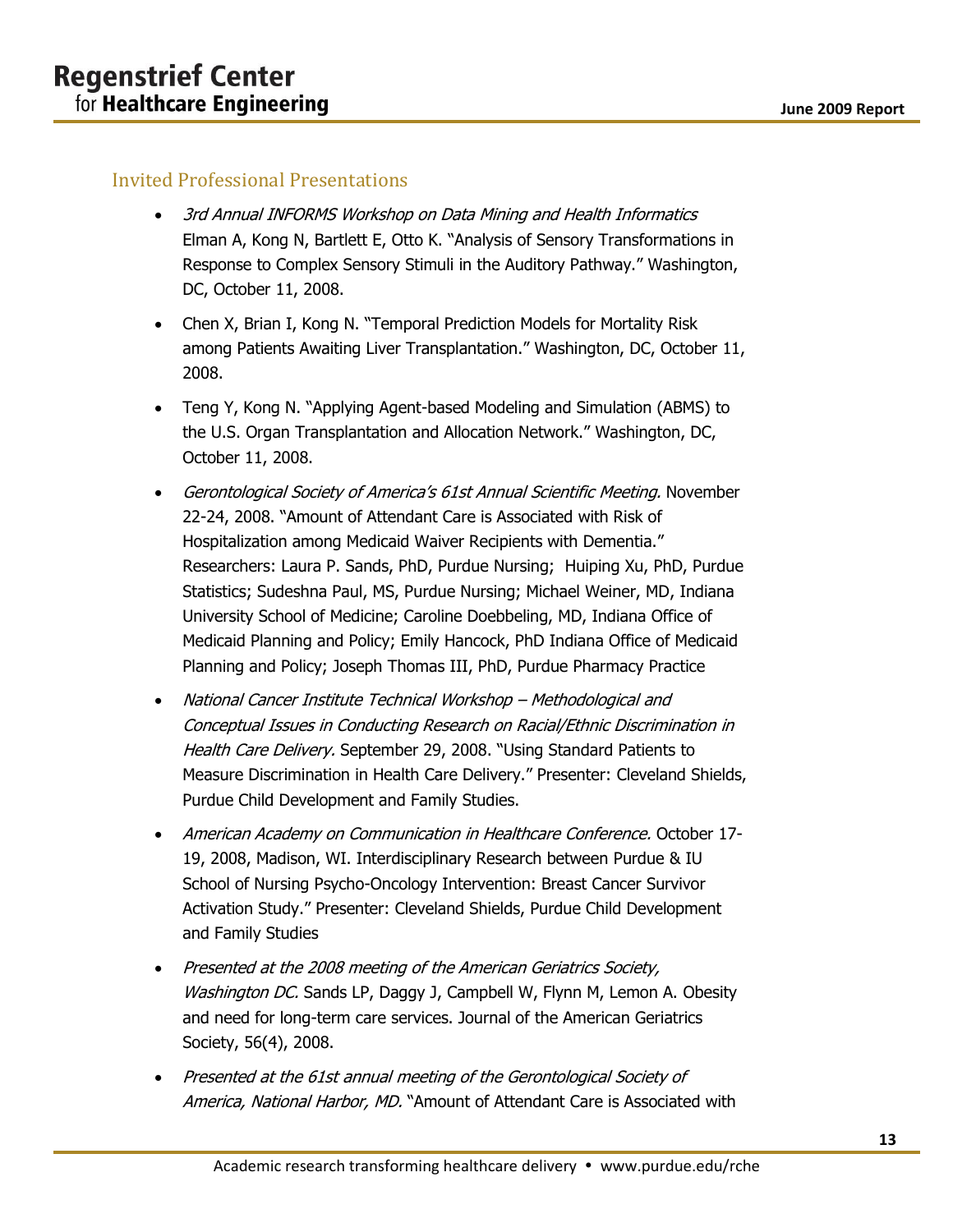Risk of Hospitalization among Medicaid Waiver Recipients with Dementia." Sands LP, Xu H, Paul S, Weiner M, Doebelling C, Hancock E, Thomas J.

- Safety Across High-Consequence Industries Conference, St. Louis, MO, September 12, 2008. "Healthcare Engineering: Applying Engineering Principles and Techniques to Healthcare Challenges." Ken Musselman
- Tecnologico de Monterrey, San Luis Potosi, Mexico, April 1, 2009. "Industrial Engineering in Healthcare Services." Ken Musselman
- Tecnologico de Monterrey, San Luis Potosi, Mexico, April 2, 2009. "Multidisciplinary Research in Healthcare Delivery." Ken Musselman
- Keynote Address. Convencion Nacional del Institute of Industrial Engineers, Region Mexico, San Luis Potosi, Mexico, April 3, 2009. "Reshaping Healthcare Delivery through Industrial Engineering." Ken Musselman
- Proceedings of the National Science Foundation Awardees Conference, June 2009, Honolulu Hawaii. "Sequential Appointment Scheduling with No-show for Continuos Consultation Periods." Chakraborty, S., Muthuraman, K., Lawley, M.
- JSM 2009 Meeting; Washington, DC, Health Statistics Track. **"**Joint modeling of zero-inflated data using copulas." Joanne K. Daggy, Purdue University; Bruce A. Craig, Purdue University; Joseph Thomas, III, Purdue University

### <span id="page-15-0"></span>Advisory Council

The RCHE advisory council met on April 22. The group discussed further focus of RCHE's research areas, particularly as they apply to the National Partnership for Priorities report, and the expansion of the fall conference from a Purdue focus to a national focus. Suggestions from the group are being incorporated into the planning of RCHE's fall conference.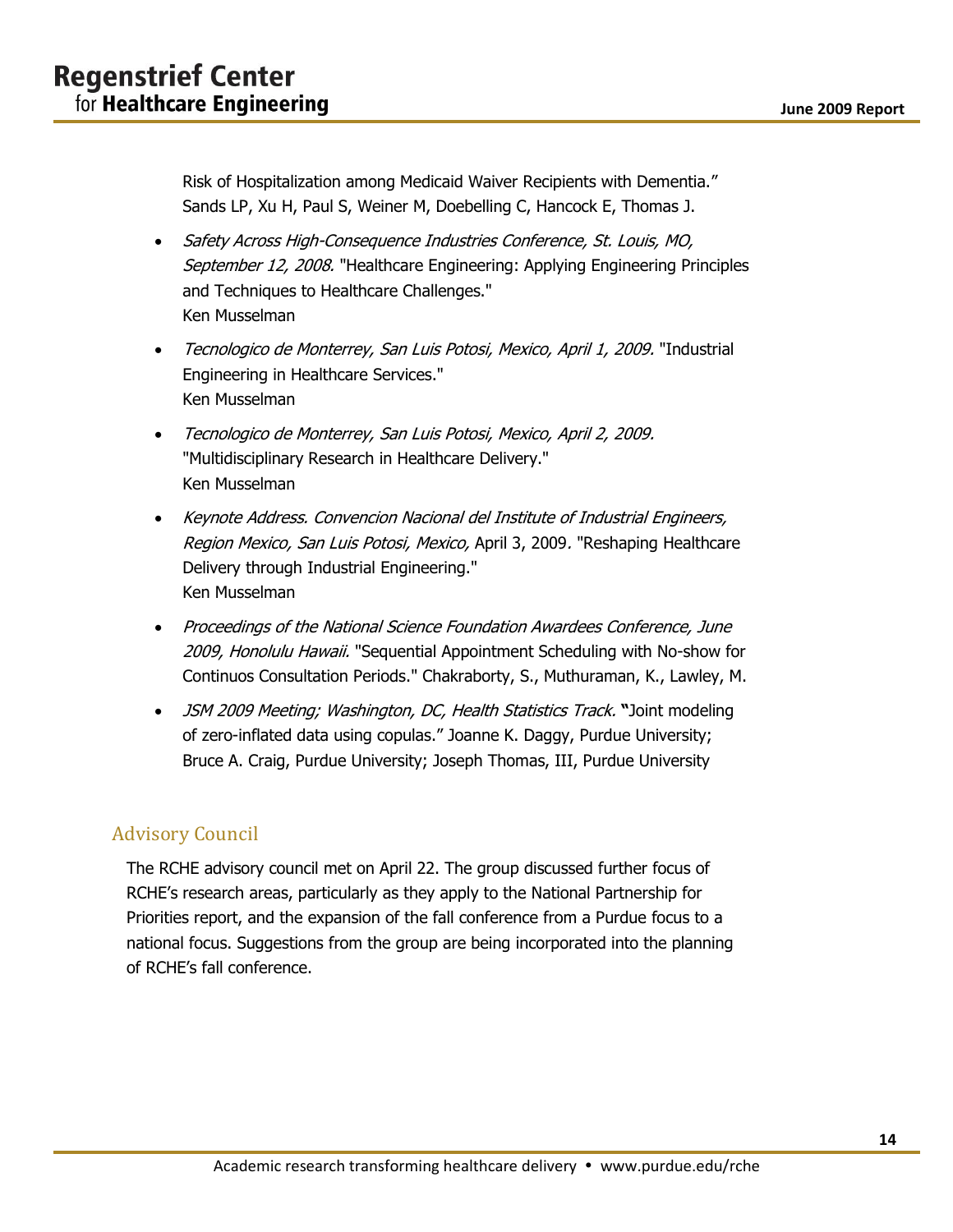# <span id="page-16-0"></span>**Research Collaboration**

RCHE collaborates with other universities and centers at Purdue to further the field of healthcare engineering and develop research projects and proposals whose impact can reach beyond Purdue. Below are partnerships and some recent results of partnerships.

#### <span id="page-16-1"></span>Science and Technology Center for Advanced Healthcare Delivery

RCHE was invited to participate in this NSF proposal with lead institution North Carolina State University, another member of the Healthcare Engineering Alliance. If funded, the center will develop a learning and knowledge base on the quantitative methods of the cycle of care for either cancer or heart disease. Unlike demonstration projects, this knowledge base will be able to be extended to other care cycles and related domains, thus informing other areas of healthcare research.

#### <span id="page-16-2"></span>Brown Bags

This spring's Brown Bag Lunch program was coordinated by RCHE but was a collaborative effort with the Oncological Sciences Center (OSC), the Center for Aging and Life Course (CALC), and a graduate-level nursing course taught by RCHE faculty member Laura Sands.

#### <span id="page-16-3"></span>Regenstrief Institute

RCHE continues to develop projects in collaboration with the Regenstrief Institute. Several student fellows have been placed through the Institute. The Institute is significantly involved in the Cancer Care Engineering research project. Additionally, RCHE faculty affiliate Laura Sands, PhD, is working on a data mining research project in conjunction with the Institute and several faculty from the IU medical school. Currently, the Institute and RCHE are collaborating on projects surrounding the stimulus bill, health information technology, and the health information exchange.

### <span id="page-16-4"></span>New IIE Healthcare Engineering Professional Journal

The Institute of Industrial Engineers, a professional organization in which many RCHE engineers are members, has recently launched a new healthcare engineering journal. The first issue is due out in 2010. RCHE strategic collaborations director Ken Musselman was the organization's president during the time that the journal was created and launched.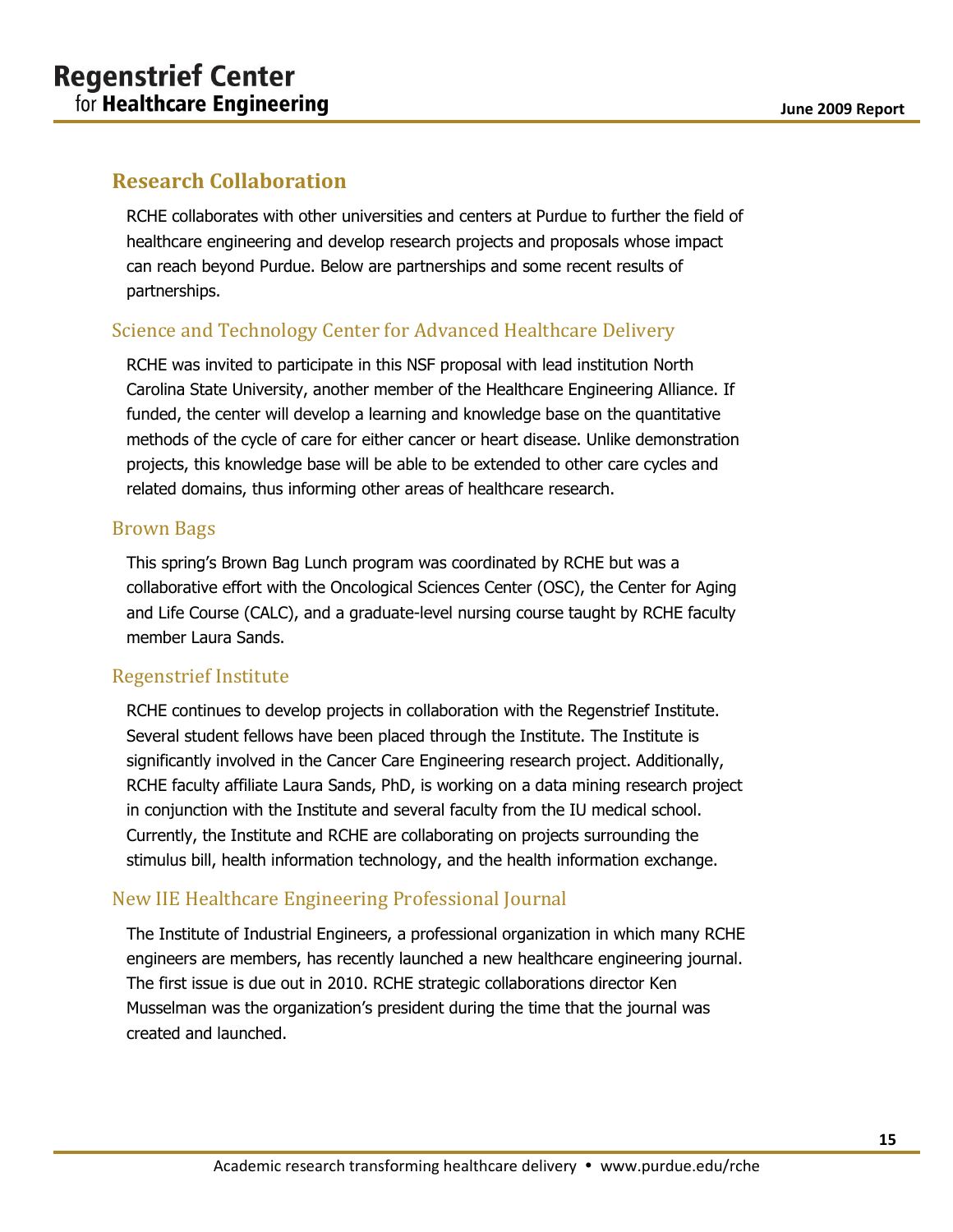# <span id="page-17-0"></span>**Learning and Innovation**



# <span id="page-17-1"></span>**Spring Conference**

RCHE's spring 2009 conference centered on the National Priorities Partnership report, National Priorities and Goals, released in November 2008. Seven speakers representing different perspectives on the priorities addressed challenges and paths to achieving the goals. The speakers also highlighted areas where Purdue researchers could make the greatest impact.

The speakers were:

- Karen Adams, vice president; National Quality Forum;
- Michael Barr, vice president Practice Advocacy and Improvement; American College of Physicians;
- Virginia Caine, director, Marion County Health Department;
- Harvey Fineberg, president, Institute of Medicine;
- Cerry Klein, program director, Service Enterprise Engineering, Manufacturing Enterprise Systems; Division of Civil, Mechanical & Manufacturing Innovation; National Science Foundation;
- Stephen Mayfield, senior vice president, Quality and Performance Improvement; director, AHA Quality Center; American Hospital Association;
- David Meyers, director, Center for Primary Care, Prevention, and Clinical Partnerships AHRQ.

During a feedback session at the end of the conference, participants overwhelmingly responded that population health and care coordination were the areas in most need of research and also the ones they could most envision themselves working in.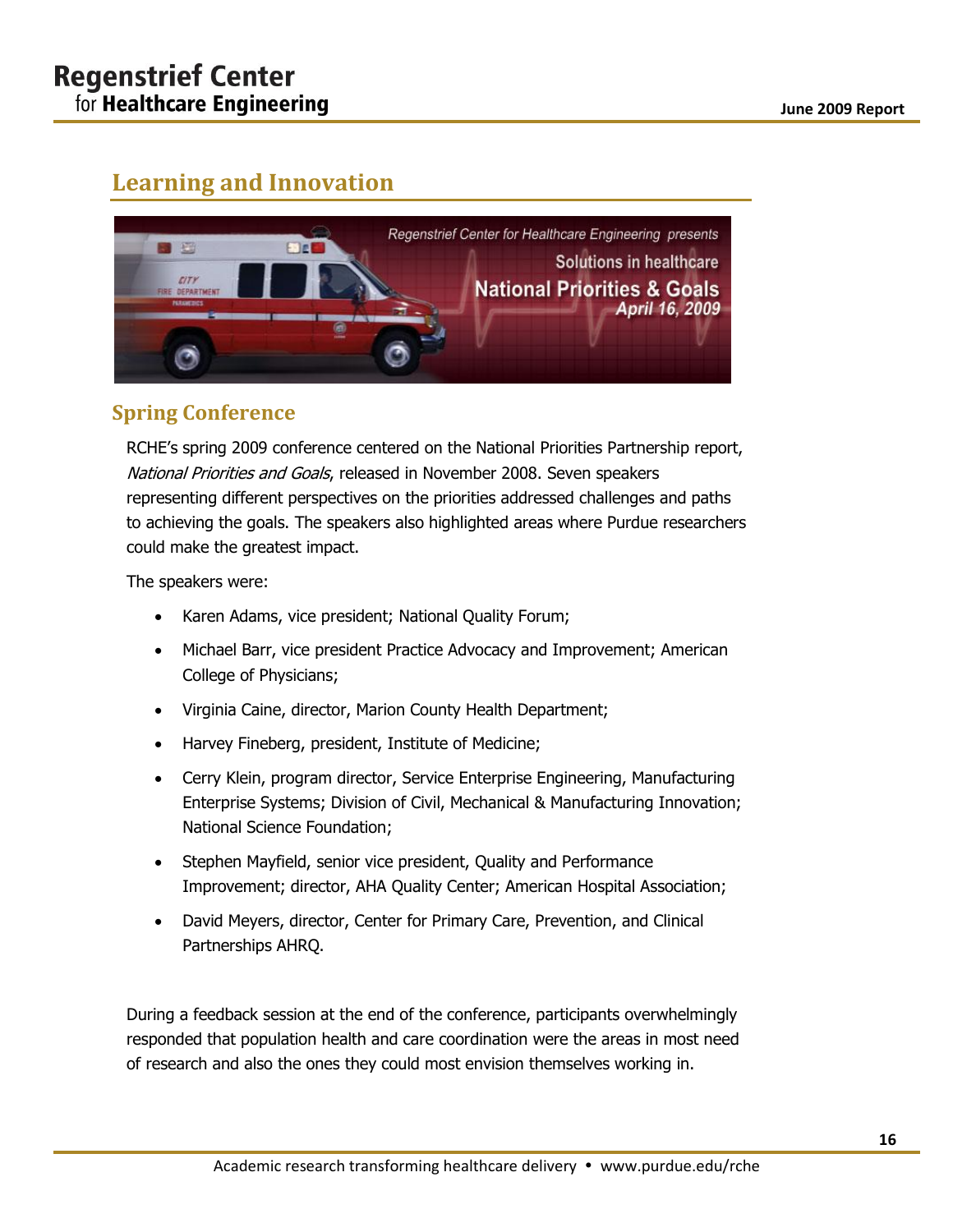Post-conference feedback has been very positive. The feedback survey received a 25 percent response rate. 100 percent of respondents said that the conference met or exceeded their expectations; 100 percent would also attend another RCHE conference. Suggestions from the survey are being considered in the planning of the fall conference.

# <span id="page-18-0"></span>**Speaker Series**

The RCHE Speaker Series continues to attract regional and national speakers. By sharing their experience with students and faculty, the speakers help further current RCHE research as well as contributing to healthcare engineering education at Purdue. Spring 2009 speakers included:

- Dr. Beverly Malone, CEO National League of Nurses
- Ken Ferraro, Director, Center on Aging and the Life Course, "Physical Health in Later Life"
- Eric Scherer, PhD, Roudebush VA Medical Center, "An adaptive-predictive model for colonic neoplasia incidence"
- Brad Doebbeling, Director, Health Services Research, Regenstrief Institute, Inc.
- Shelley Macdermid, Director, Center for Families, "Interdisciplinary Research"
- Stacey Mobley, Assistant Professor, Foods & Nutrition, "Healthy Purdue"
- Dorothy Teegarden, PhD, Cancer Center, OSC- "Vitamin D in Cancer Prevention"

### <span id="page-18-1"></span>**Pioneer Speaker**



Harvey V. Fineberg, President, Institute of Medicine April 16, 2009 The Best-Buy Proposition in Healthcare: Quality, Efficiency, and Value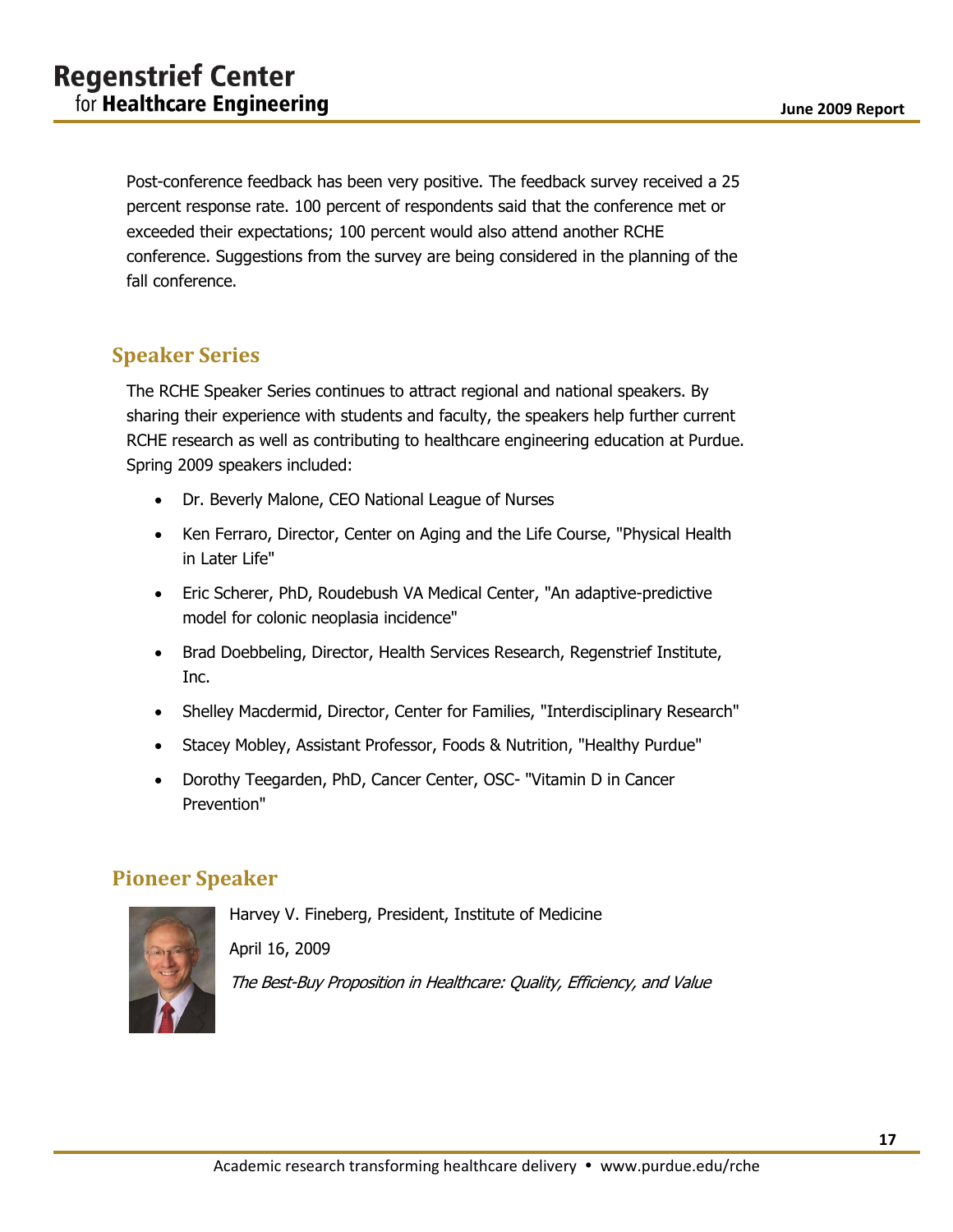# <span id="page-19-0"></span>**Financial Management**

## <span id="page-19-1"></span>**Awards**

Full award amounts are reported in the year in which RCHE is notified of the award. Grant funders in 2008–09 include:

- National Institutes of Health
- PHS-NIH National Cancer Institute
- U.S. Department of Health and Human Services
- Lilly Seed Grant Program
- U.S. Department of Defense
- Indiana State Department of Health

## <span id="page-19-2"></span>**Multi-Year Awards**

Many of RCHE's grants are multi-year awards, in which the total funding and project work are distributed over several years. The "**R"** indicates the year in which the grant was received and the amount reported to the board. Project work continues during the shaded years.

| <b>Project Title</b>                            | Total<br>Award | Length | '06-<br>'07 | $'07-$<br>'08 | $'08-$<br>′09 | '09-<br>′10 | $'10-$<br>$^{\prime}11$ | $11 -$<br>$^{\prime}12$ | $12 -$<br>$^{\prime}13$ |
|-------------------------------------------------|----------------|--------|-------------|---------------|---------------|-------------|-------------------------|-------------------------|-------------------------|
| Cancer Care<br>Engineering                      | \$2,177,000    | 4 yrs  |             | R             |               |             |                         |                         |                         |
| <b>Center for Assistive</b><br>Technologies     | \$1,486,346    | 3 yrs  |             | R             |               |             |                         |                         |                         |
| Year 2 Pandemic<br><b>Exercise Preparedness</b> | \$658,645      | 2 yrs  |             | R             |               |             |                         |                         |                         |
| Framework for<br>Adoption                       | \$408,333      | 3 yrs  | R           |               |               |             |                         |                         |                         |
| Tri-State Telehealth<br>Resource Grant          | \$88,141       | 3 yrs  | R           |               |               |             |                         |                         |                         |
| <b>CTSI</b> (Current RCHE<br>portion)           | \$46,935       | 5 yrs  |             |               | R             |             |                         |                         |                         |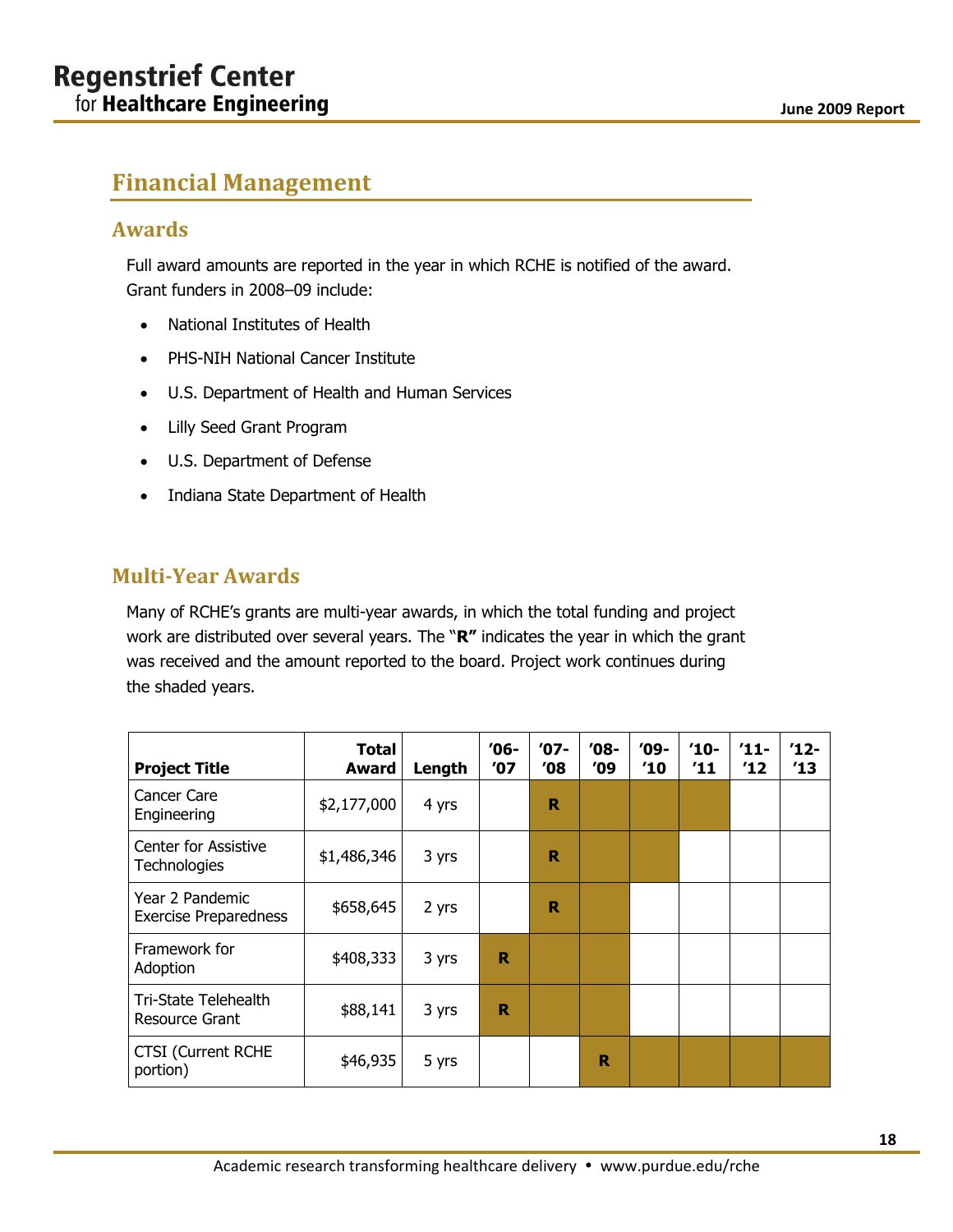# <span id="page-20-0"></span>**Examples of Funded Projects in 2008–09**

| <b>Project title</b>                                                                                                       | Award     |
|----------------------------------------------------------------------------------------------------------------------------|-----------|
| Racial Differences in Physician-Patient Communication for Cancer<br>Pain Management                                        | \$195,083 |
| Women's Oncological Research and Development (WORD)                                                                        | \$140,000 |
| Work Process Design Strategy to Reduce Barcode Medication<br>Administration (BCMA) Workarounds for Improved Patient Safety | \$50,000  |
| Alaris Smart Pump Safety                                                                                                   | \$29,543  |
| Proximity to Uninsured Populations and Hospital Services                                                                   | \$9,728   |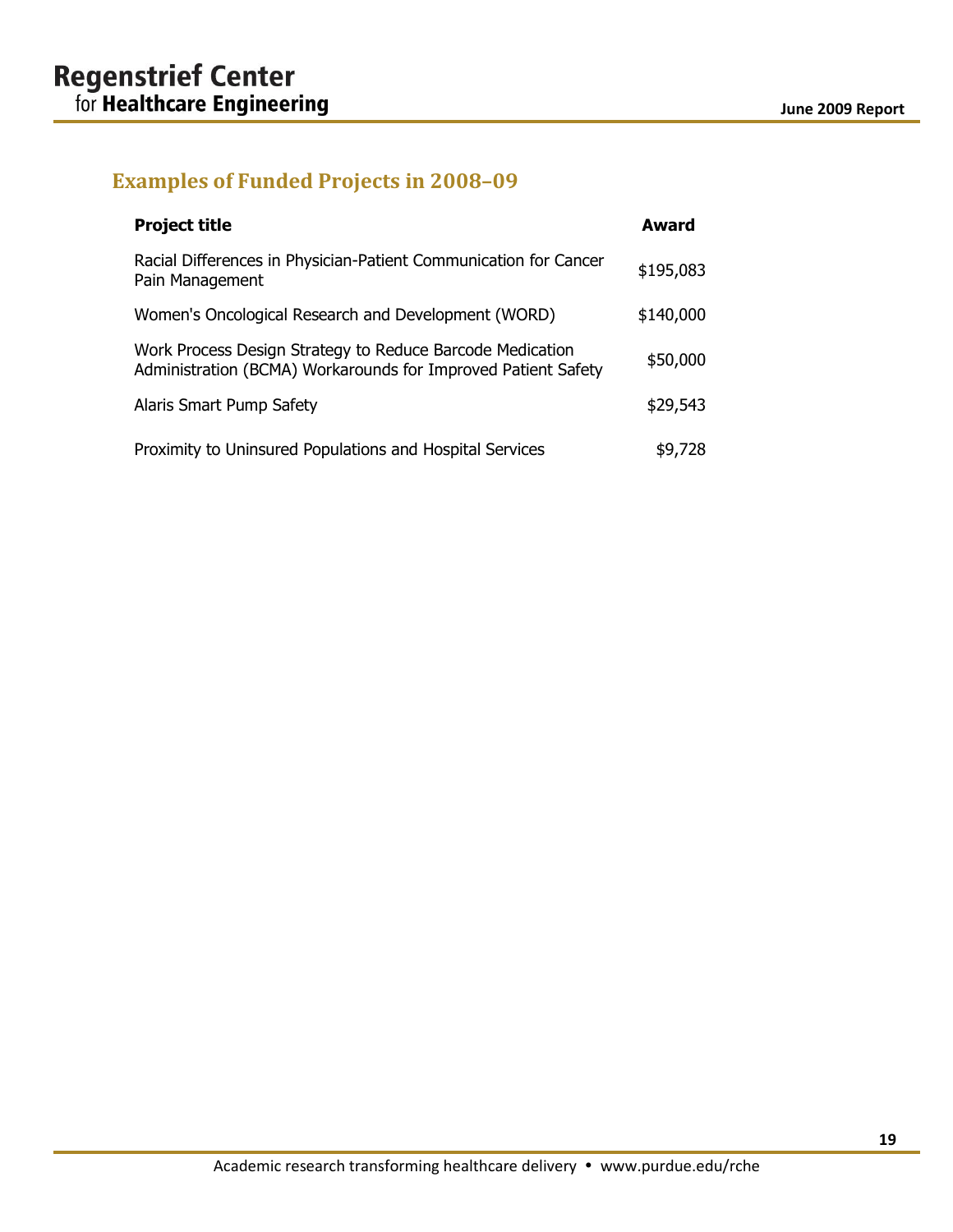# **Regenstrief Center** for **Healthcare Engineering**

# <span id="page-21-0"></span>**2008-09 Financials**



Note: In this graph, multi-year grants are reported using the total grant amount reported during the year in which RCHE was notified of the award. CTSI is not included in this graph.